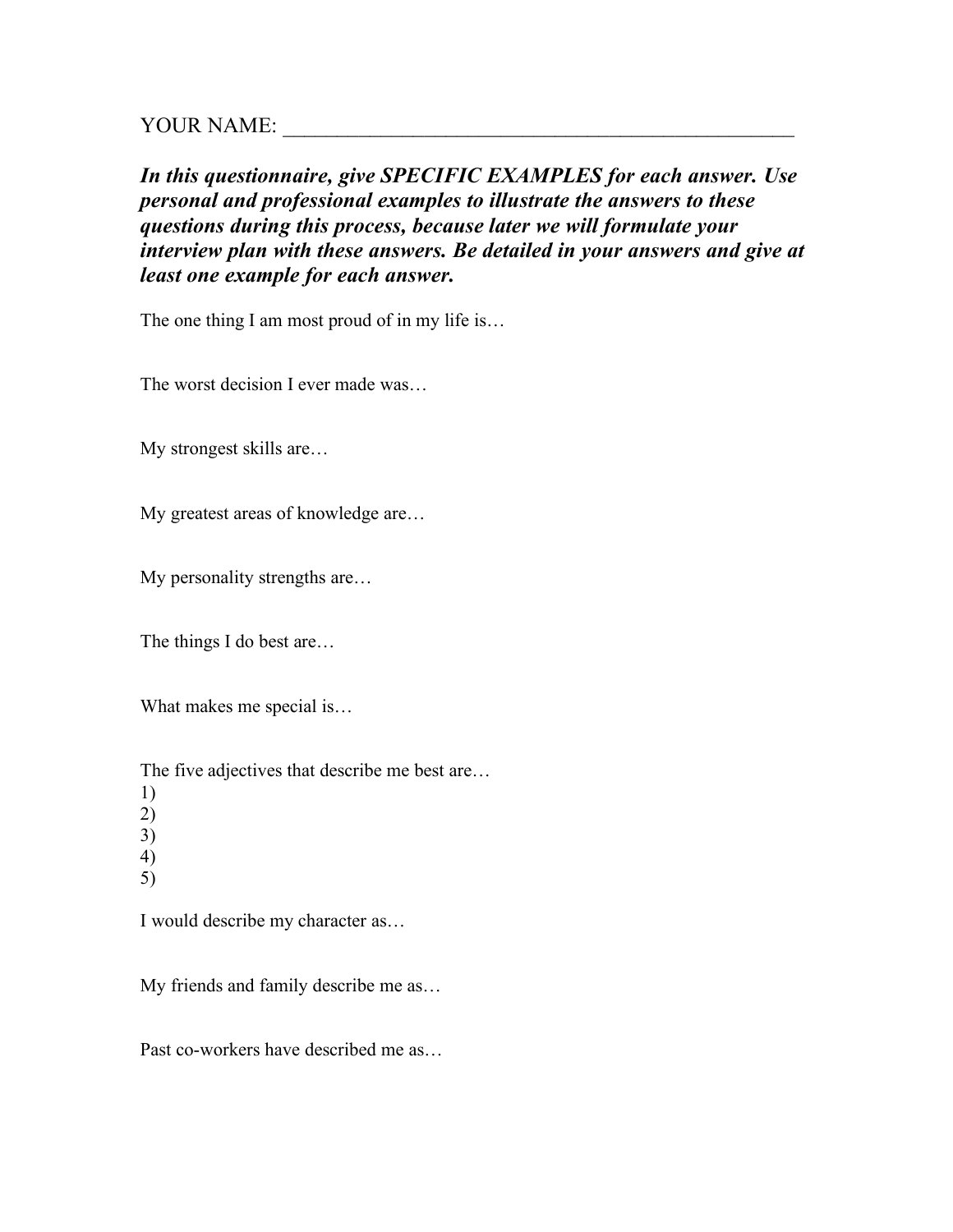My long-term goals are…

My strengths as an employee are…

I am a strong candidate for this position because…

What makes me better for this position than the other candidate is...

What I can do for this company that someone else cannot is...

My key accomplishments are…

One example of my strengths being utilized is…

Another example of these traits is…

Importance of these strengths and accomplishments to this prospective employer…

How do you see yourself developing in the position you are seeking?

What interests you most about this job, company, etc?

What aspect of the job appeals to you most?

What aspect of the job appeals to you least?

Your supervisor tells you to do something in a way that you know is completely wrong. What do you do?

If you were unfairly criticized, what would you do?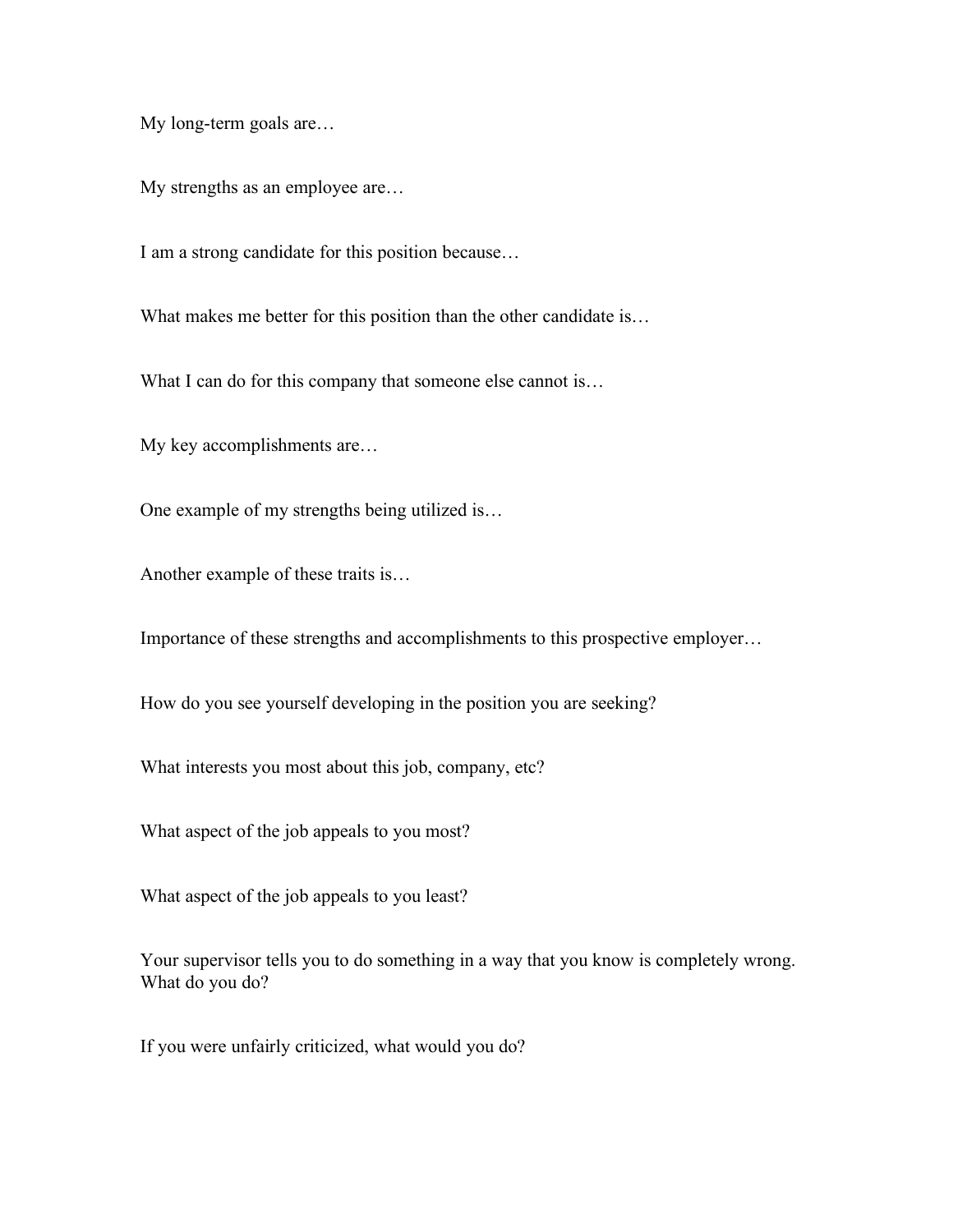What do you feel an employer owes an employee? My management philosophy is…

To me, the ultimate success is…

To me, the ultimate failure is…

The kind of company I enjoy working for is…

The best boss I ever had was…

The worst boss I ever had was…

My favorite job was…

What have you learned from the negative experiences you have had?

What have you learned from the positive experiences you have had?

What is the biggest problem you have so far failed to overcome in your career?

The people I have trouble getting along with are...

With time management, I am...

How do you handle change?

How do you go about making important decisions?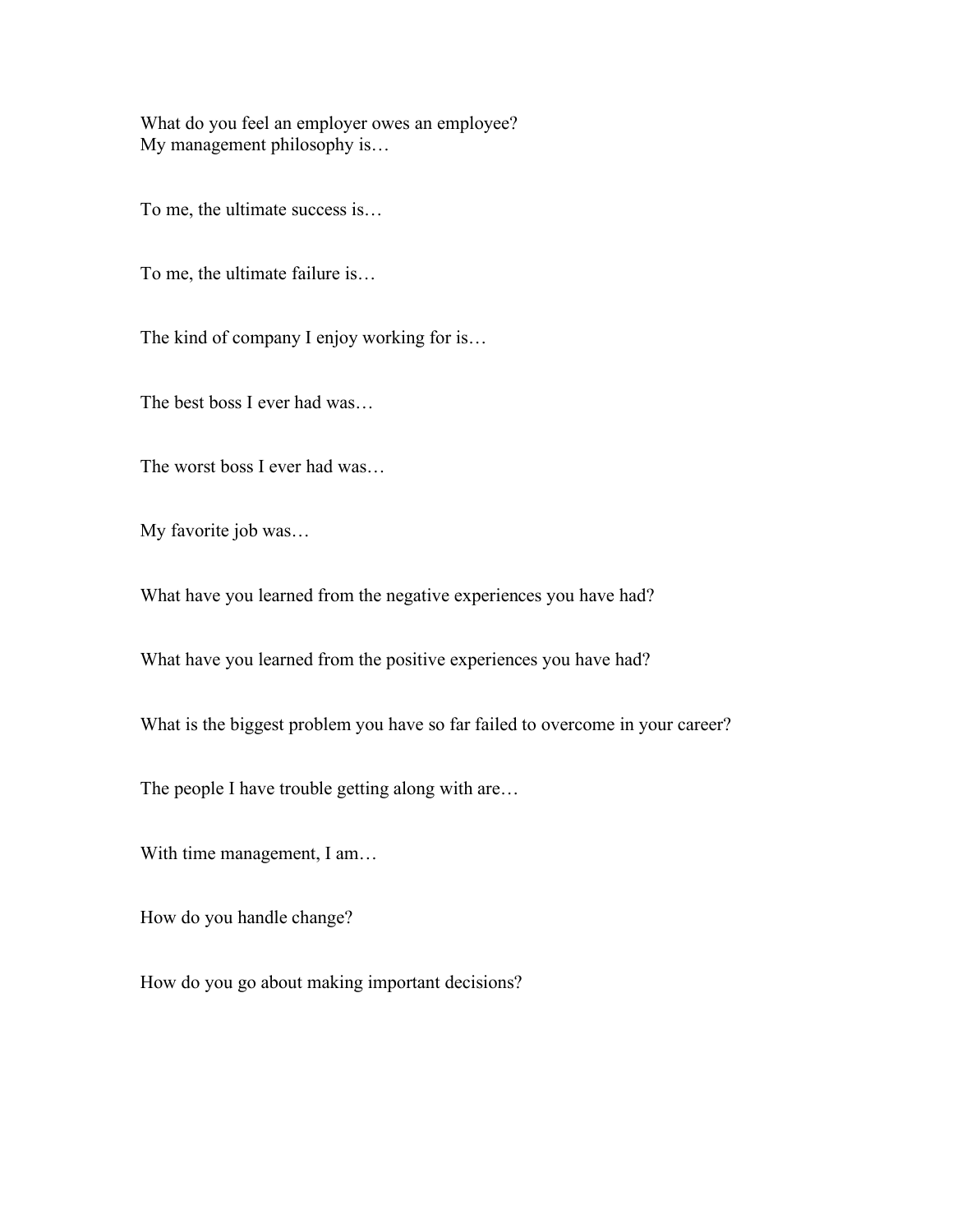I am an organized person? YES NO SOMETIMES SORT OF

Do you work well under pressure? YES NO SOMETIMES SORT OF

Do you anticipate problems or react to problems with solutions?

Are you a risk-taker or do you prefer to play it safe?

If you could start your career over again, what would you do differently?

Do you prefer to work alone or with others?

How do you generally handle conflict?

How do you behave when you have a problem with a co-worker?

What motivates you?

How do you motivate others?

What would make you want to stay at a job for a few years or more?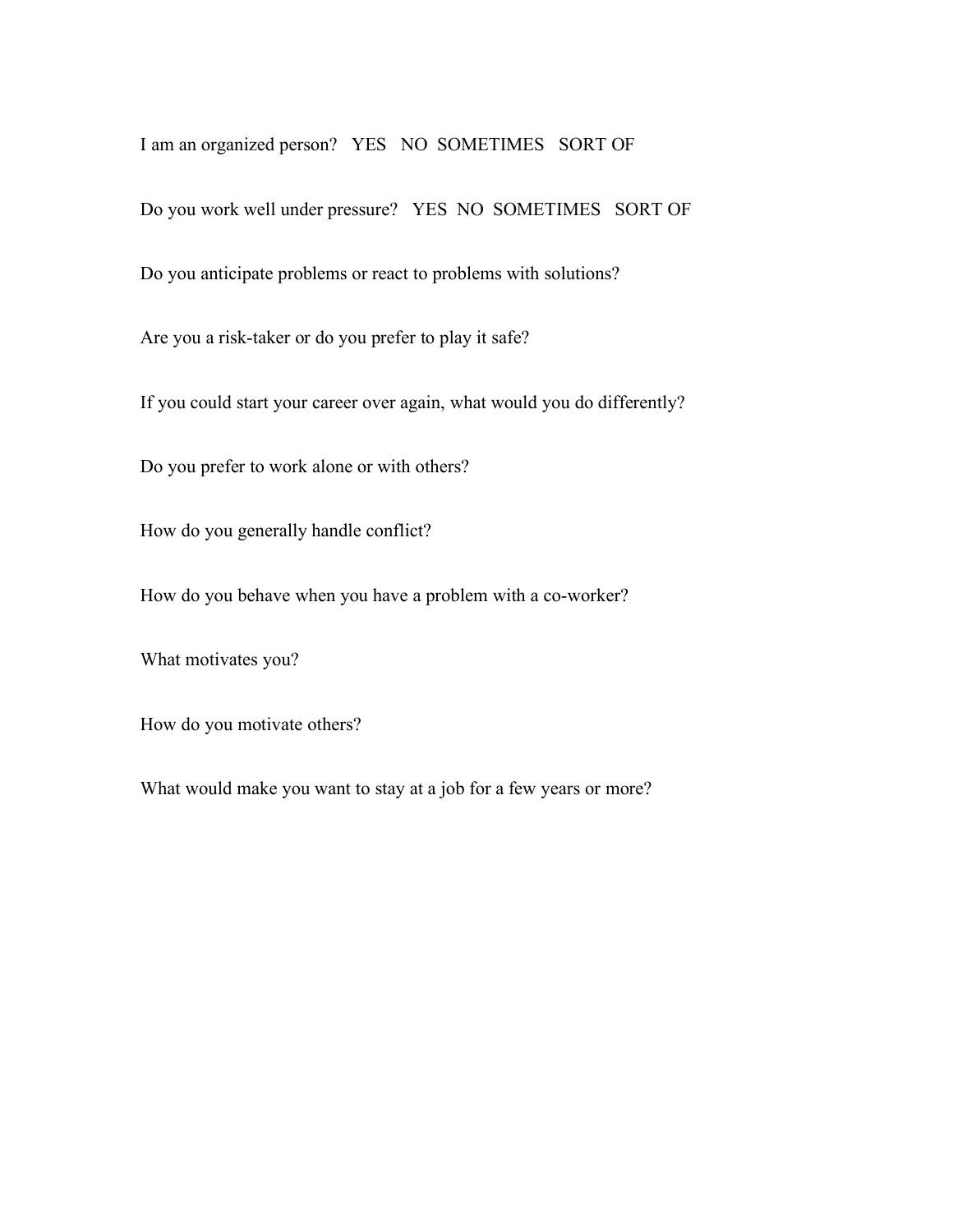## **Describe the last time you…**

Made a mistake

Made a good decision

Made a poor decision

Fired or let someone go

Hired or connected with someone

Failed to complete a project on time

Found a unique solution to a problem

Found a creative solution to a problem

Found a cost-effective solution to a problem

Aimed too high

Aimed too low

Made a great sale/buy

Lost a great sale/buy

Saved a company money

Went over budget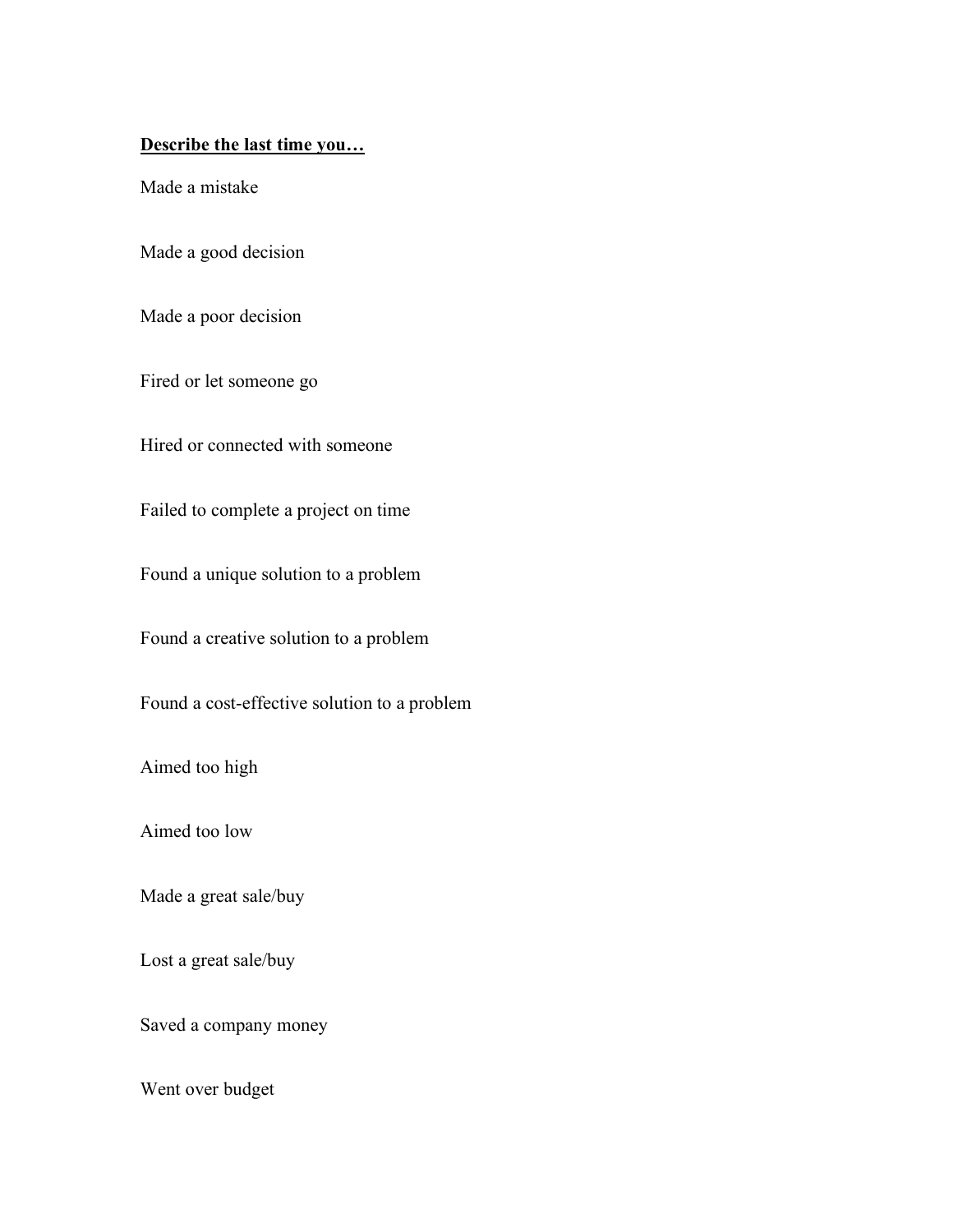## **What do you do when you are having trouble…**

Solving a problem?

With a co-worker?

With a boss?

With a subordinate?

With your job?

## **What do you do when…**

Things are slow?

Things are hectic?

You're burned out?

You have multiple priorities?

What are the skills you most need to advance in your career?

What do people criticize about your task performances?